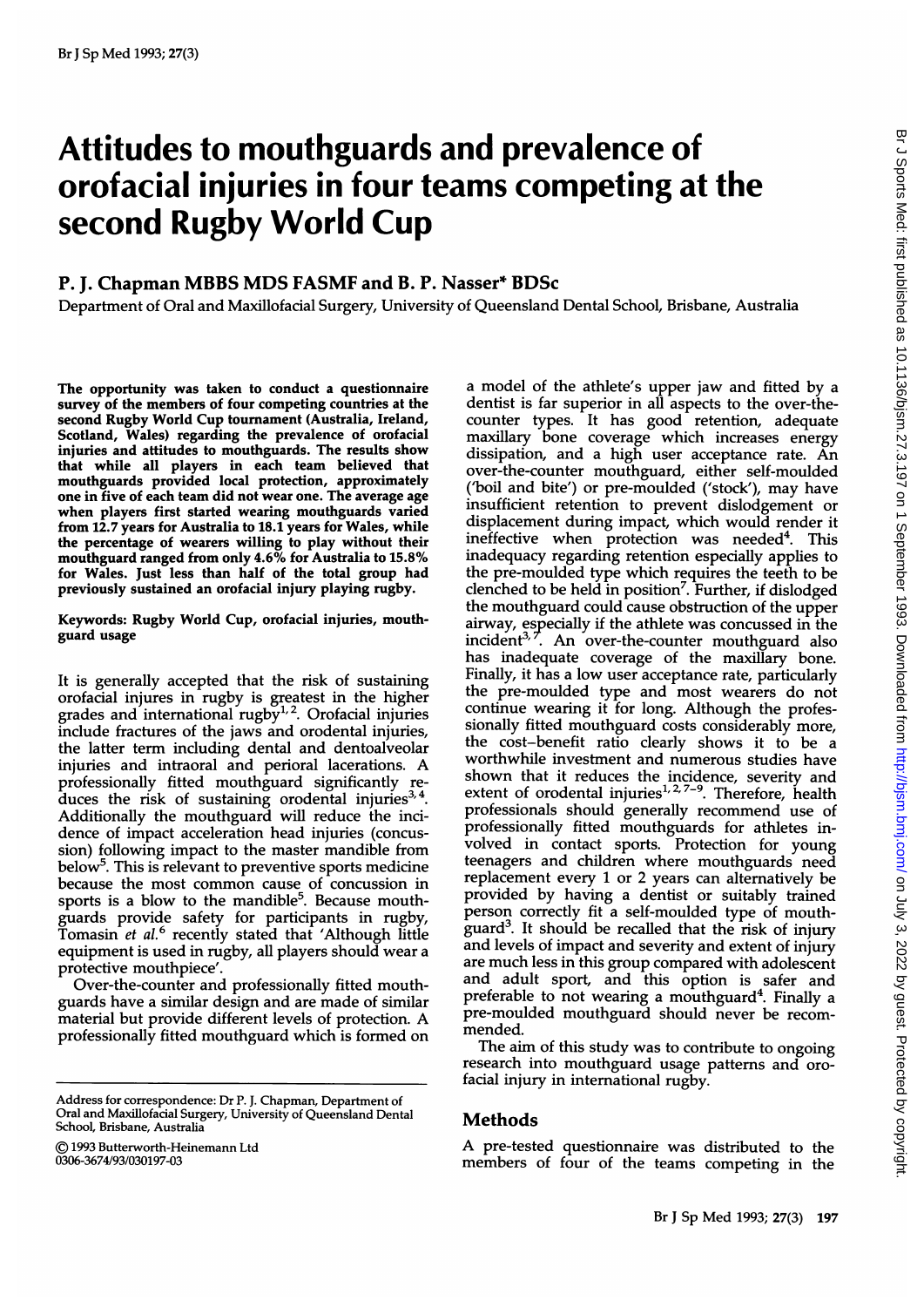second Rugby World Cup (Australia, Scotland, Ireland, Wales) by the second author, a member of the Australian squad. The questionnaire sought information about players' attitudes to wearing mouthguards, as well as details of any orofacial injuries they had previously sustained when playing rugby which had required treatment, either medical or dental.

### Results

The results of the questionnaire are presented in Table 1. Of the orodental injuries sustained, 22.2% were soft tissue lacerations and 77.8% were dental injuries. Of the dental injuries, 84.8% involved maxillary incisor teeth, 9.1% involved mandibular incisor teeth and 6.1% involved posterior teeth. Treatment varied from minor restorative procedures to extensive endodontics and occasional extractions. The majority of orodental injuries were sustained by forwards (59.2%) compared with backs while there were three instances of a fractured mandible which interestingly were all sustained by backs, i.e. two in the Australian team (a halfback and a winger) and one in the Irish team (a winger).

# Discussion

The results show that there was little or no difference between the teams regarding the following aspects of the questionnaire: average age of players; average age when first started playing rugby; average number of years each player had played rugby; percentage who believe mouthguards provide local protection; percentage who wore a mouthguard; percentage of mouthguards which were professionally fitted.

The responses which showed greatest variations between individual teams were: average age when players started wearing mouthguards ranged from 12.7 years for Australia to 18.1 years for Wales; average delay from starting to play rugby before each

Table 1. Summary of questionnaire results

wearer started wearing a mouthguard ranged from 3.2 years for Australia to 7.2 years for Scotland; percentage of mouthguard wearers who would not play without it ranged from 27.3% for Australia to 54.6% for Ireland; percentage of mouthguard wearers willing to play without it ranged from 4.6% for Australia to 15.8% for Wales; percentage of wearers who believe mouthguards should be compulsory for adult rugby players ranged from 45.5% for Scotland to 86.4% for Ireland; percentage of players who had previously sustained an orodental injury ranged from 26.9% for Ireland to 54.2% for Wales; the percentage of such players who were wearing <sup>a</sup> mouthguard at the time ranged from none for Wales to 36.4% for Australia; the percentage of players who had sustained a fractured mandible ranged from none for Scotland and Wales to 7.7% for Australia.

Although all members of the four teams believed that mouthguards provided local protection, approximately one in five in each team did not wear one. Of the 16 players who did not currently wear <sup>a</sup> mouthguard, six had never worn one; six had tried and discarded an over-the-counter type because of the difficulty when wearing it; and four had previously tried a professionally fitted mouthguard and later stopped wearing it  $-$  their complaints were uncomfortable fit, feeling of nausea, and difficulty with speaking and breathing – these problems could have been corrected by the mouthguard being adjusted by a dentist, or replaced, and the players getting used to wearing it at training sessions. It would be rare that a player could not be satisfactorily fitted with a professionally fitted mouthguard. Further, players should be encouraged to see their dentist if they are having any problems when wearing their mouthguard.

Although the incidence of orodental injuries sustained when wearing <sup>a</sup> mouthguard was as high as 36.4% in one team, it should be stressed that the extent and severity of these injuries would have been considerably greater if a mouthguard had not been

| Team                                                                                                                    | Australia<br>$(n = 26)$ | Scotland<br>$(n = 26)$ | Wales<br>$(n = 24)$ | Ireland<br>$(n = 26)$ |
|-------------------------------------------------------------------------------------------------------------------------|-------------------------|------------------------|---------------------|-----------------------|
| Average age (years)                                                                                                     | 26.4                    | 27.9                   | 25.7                | 27.4                  |
| Average age when started playing rugby (years)                                                                          | 10.2                    | 9.7                    | 10.2                | 10.5                  |
| Average number of years each player has played rugby (years)                                                            | 16.2                    | 18.2                   | 15.4                | 16.5                  |
| Players who believe mouthguards provide local protection (%)                                                            | 100.0                   | 100.0                  | 100.0               | 100.0                 |
| Players who wear a mouthguard (%)                                                                                       | 84.6                    | 84.6                   | 79.2                | 84.6                  |
| Mouthguards which were professionally fitted (%)                                                                        | 90.9                    | 95.5                   | 94.7                | 100.0                 |
| Average age started wearing a mouthguard (years)                                                                        | 12.7                    | 17.2                   | 18.1                | 16.5                  |
| Average delay before each wearer started wearing a mouthguard (years)                                                   | 3.2                     | 7.2                    | 7.1                 | 5.1                   |
| Mouthguard wearers (%) who:                                                                                             |                         |                        |                     |                       |
| would not play without it                                                                                               | 27.3                    | 50.0                   | 31.6                | 54.6                  |
| would be very reluctant to play without it                                                                              | 68.2                    | 36.4                   | 52.6                | 31.8                  |
| would be willing to play without it                                                                                     | 4.6                     | 13.6                   | 15.8                | 13.6                  |
| Wearers (%) who believe mouthguards should be compulsory for adult rugby players                                        | 68.2                    | 45.5                   | 68.4                | 86.4                  |
| Players (%) who had previously sustained:                                                                               |                         |                        |                     |                       |
| an orodental injury                                                                                                     | 42.3                    | 50.0                   | 54.2                | 26.9                  |
| a fractured mandible                                                                                                    | 7.7                     | 0.0                    | 0.0                 | 3.9                   |
| Players who sustained an orodental injury and were wearing a mouthguard at<br>the time as a percentage of those injured | 36.4                    | 23.1                   | 0.0                 | 28.6                  |